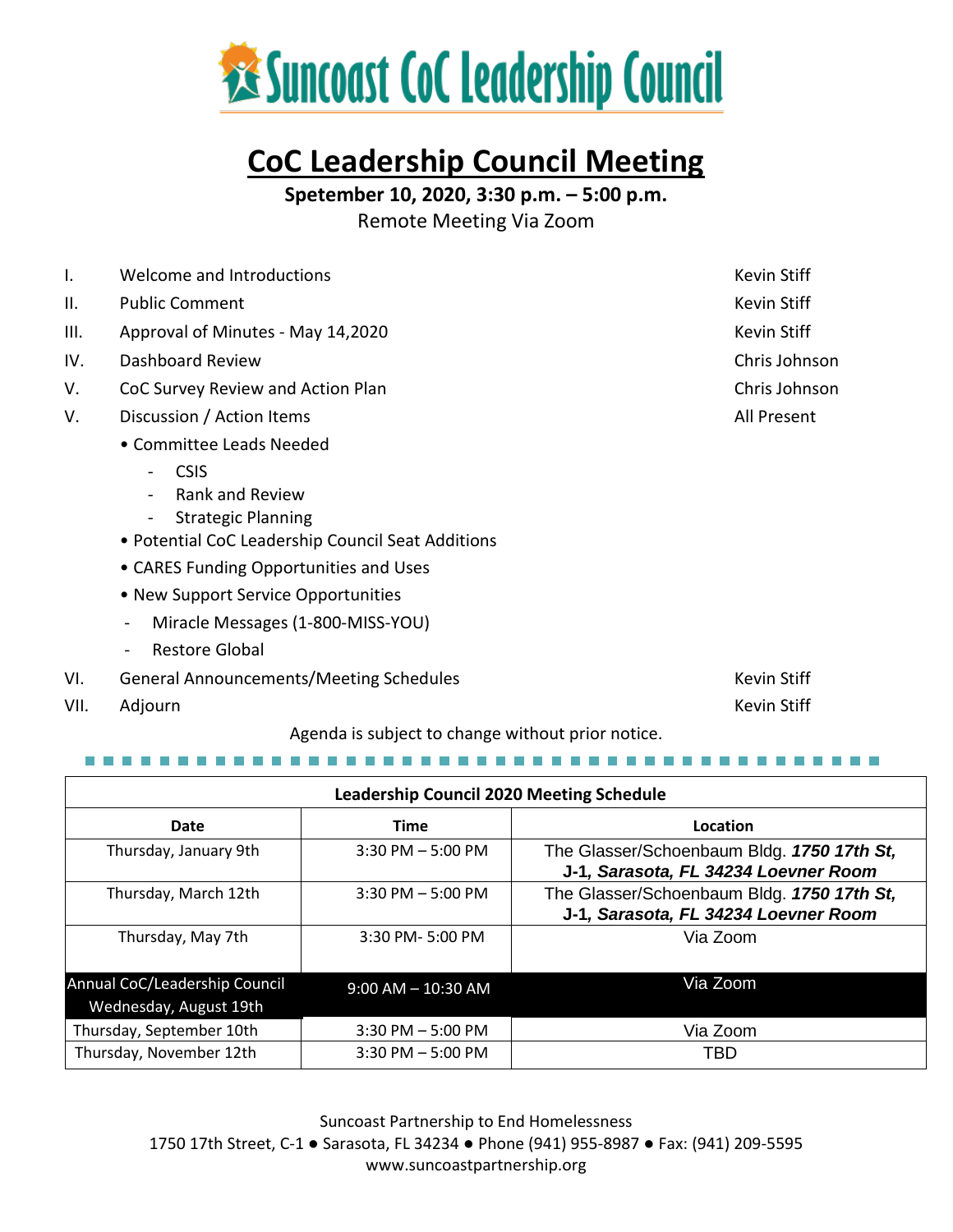

### **Meeting Minutes- September 10, 2020**

#### **Location:** Meeting conducted via Skype

**Meeting Time:** 3:30 p.m. -5:00 p.m.

#### **CoC Leadership Council Members:**

| <b>Name</b>            | <b>Affiliation</b>                              |
|------------------------|-------------------------------------------------|
| Calhoun Jr., William   | <b>Manatee Housing Authority</b>                |
| Cliatt, Tarnisha       | <b>Manasota Chamber of Commerce</b>             |
| Diegert-McLean, Ginger | Lived Homeless Experience                       |
| Eller, Scott           | Community Assisted Supportive Living (C.A.S.L.) |
| Fiory, Myra            | Central Florida Behavioral Health Network       |
| Gnos-Rodriguez, Maria  | <b>Turning Points</b>                           |
| Gloria, Eduardo        | <b>Catholic Charities</b>                       |
| Johnson, Chris         | Suncoast Partnership to End Homelessness        |
| Moran, Michael         | Sarasota County Government                      |
| Minor, Erin            | <b>Harvest House</b>                            |
| Richardson, Lue        | Veteran's Affairs                               |
| Russell, William       | Sarasota Housing Authority                      |
| Roseboro, Jane         | Centerstone                                     |
| Showers, Julia         | The Salvation Army Manatee                      |
| Stiff, Kevin           | Sarasota Law Enforcement                        |
| Thaxton, Jon           | <b>Gulf Coast Community Foundation</b>          |

**Public Attendees:** Phil Gorelick, Suncoast Partnership; Crissa Harmon, First Step of Sarasota

**Suncoast Partnership Staff:** Brandon Bellows, Lauren Davis

#### **I. Welcome and Introductions**

The meeting was certified as a quorum at 3:35 p.m.

#### **II. Public Comment**

There was no public comment.

#### **III. Approval of Minutes**

The meeting minutes from May 7, 2020 was sent electronically prior to the meeting. William Russel made a motion to approve the minutes, Eddie Gloria provided a second, and the minutes from May 7, 2020 were approved unanimously.

#### **IV. Dashboard Review**

Chris Johnson shared the CoC Dashboard located at <https://www.suncoastpartnership.org/copy-of-community-factsheet> to discuss the end of 3rd Quarter results for FY20.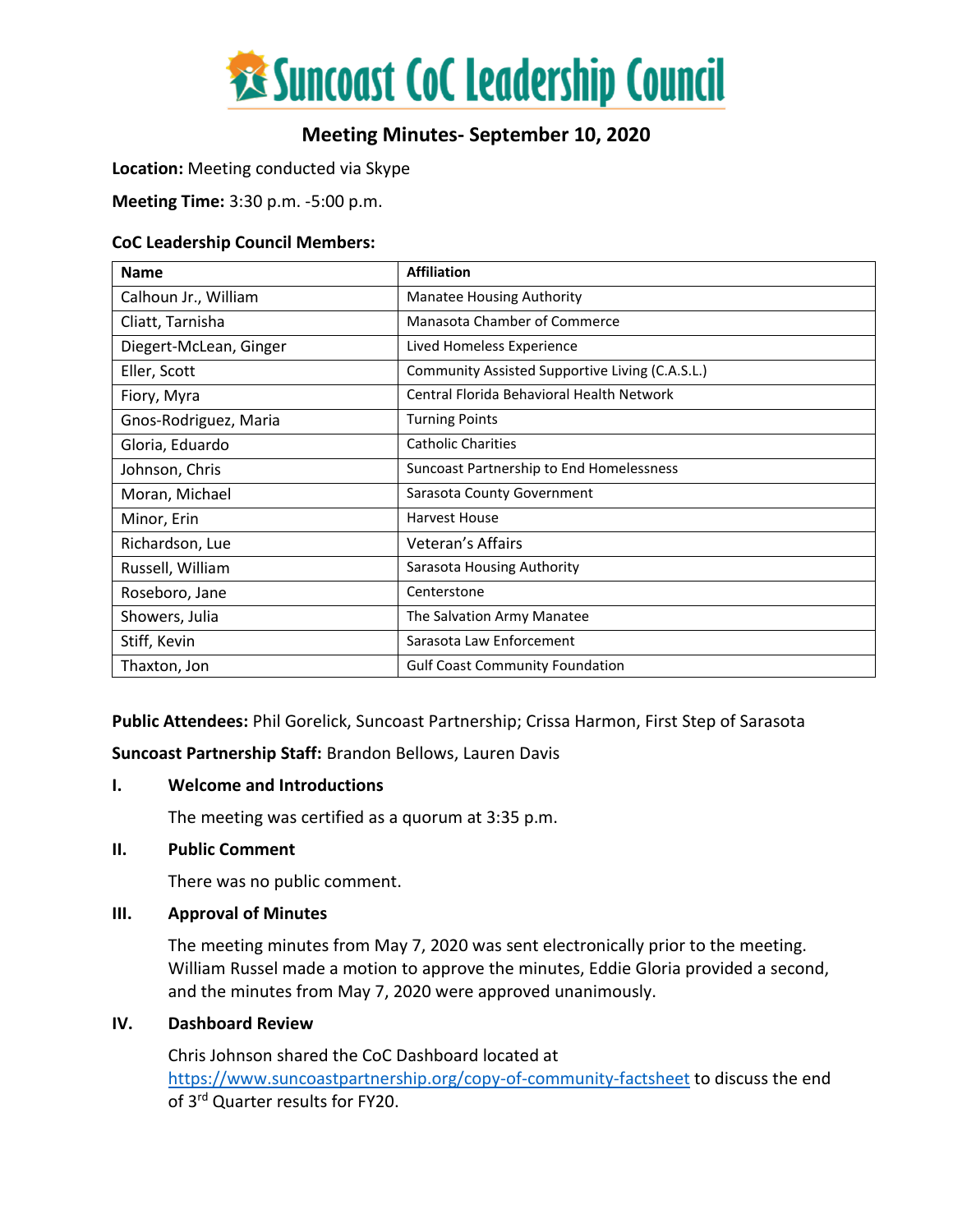

The following was discussed:

- Even during the COVID-19 pandemic, the CoC continues to make improvements in meeting the set FY20 goals.
- The clients of high and highest acuity of need to exit to a permanent housing outcome goal is at 231, which is similar to 3<sup>rd</sup> FY19, 235.
- The total percentage from Rapid Rehousing (RRH) and Permanent Supportive Housing (PSH) who improve income is 32%, which exceeds the goal set at 30%.

Kevin asked about the clients maintaining a permanent positive outcome from RRH or PSH is set at 85%, and if that is HUD's system performance measure. It was confirmed HUD's goal of this measure is 85% and our CoC is currently at 82%.

#### **V. CoC Survey and Action Plan**

A CoC Survey and Suncoast Partnership Survey was sent out electronically and the following results were presented:

#### **CoC Survey**

- There were 23 respondents: 18 service providers, 2 philanthropic organizations, and 3 government or municipalities.
- 74% of respondents rated the effectiveness of agencies collaborating and working together with a positive response, somewhat effective or very effective.
- 87% of respondents had positive response, either very knowledgeable or somewhat knowledgeable, regarding their knowledge of the Homeless Crisis Response System (HCRS).
- Based on each component of the HCRS and the respondents wanting more knowledge, most feel they understand each of these components, with respondents wanting more knowledge on PSH.
- Based on the areas of the CoC General Member Meetings the following are the responses:
	- o Content of meetings-78% had a positive response.
	- o Dashboard Reports- 78% had a positive response.
	- o Presentations- 82% had a positive response.
	- o Networking Opportunities- 72% had a positive response.
- There were 7 respondents interested in the Strategic Planning Committee, 3 respondents for the Veterans Planning Committee, 3 responses for the CSIS Committee.
- 41% of respondents feel PSH needs the most attention and improvement in the next year, 23% indicated RRH, 18% indicated Homeless Prevention, 11% Diversion/Early Intervention as well as Emergency Shelter. Chris stressed the importance of frontline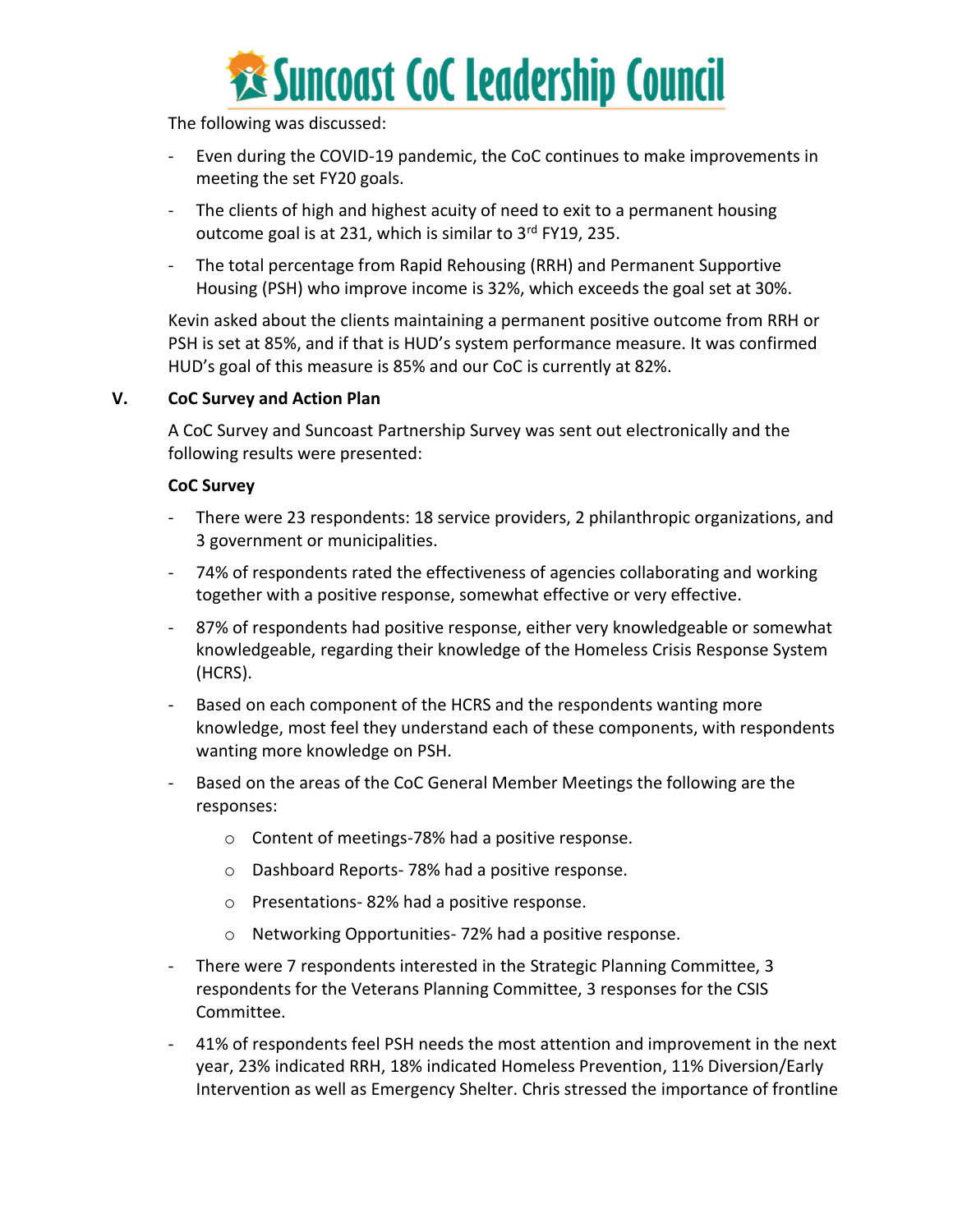# **Examples 18 Suncoast CoC Leadership Council**

staff practicing diversion when clients call to enter the system due to COVID-19. All staff need to be having these problem-solving conversations to reduce those clients from entering the system literally homeless and prevent the homelessness before it begins.

- o Jon Thaxton asked how Chris would rank our CoC on efforts to train for diversion. Chris indicated we have multiple trainings on the topic previously with Florida Housing Coalition, and in the previous CoC Membership meeting in June, Taylor and Amanda at Suncoast Partnership held a training to provide examples of effective diversion. Chris also indicated OnDemand trainings on diversion will be an effective way to educate the community as well.
- For rating satisfaction of available funding for each component, the following were percentages of positive responses:
	- o 64% of respondents thought there was enough HP funding;
	- o 31% thought there was enough Diversion funding;
	- o 67% thought there was enough Street Outreach funding
	- o 54% thought there was enough RRH funding;
	- o 20% thought there was enough PSH funding.
- For rating satisfaction of the Coordinated Entry System (CES), the following were the percentages of positive responses:
	- o 65% positive response for Access Point locations;
	- o 52% positive response for VISPDAT and assessment questions;
	- o 39% positive response for prioritization and referral process;
	- o 43% positive response for case conferencing meetings.
- There were additional write ins on service needs not currently being met:
	- o Funding for Homeless population that can't currently qualify due to age, etc.
	- o Diversion, accessible housing
	- o Permanent Supportive Housing
	- $\circ$  Restructuring the entire system WITH service providing agencies together rather than created by people sitting behind a desk. The flaws in our current system are many, but nobody on your end wants to listen to any of us and we collectively are tired of trying.
	- o The need of an effective HMIS system needs to be met. Our HCRS is built upon an ineffective, frustrating platform. Our local HMIS is almost always listed at the top of frustrations from those working within the system. This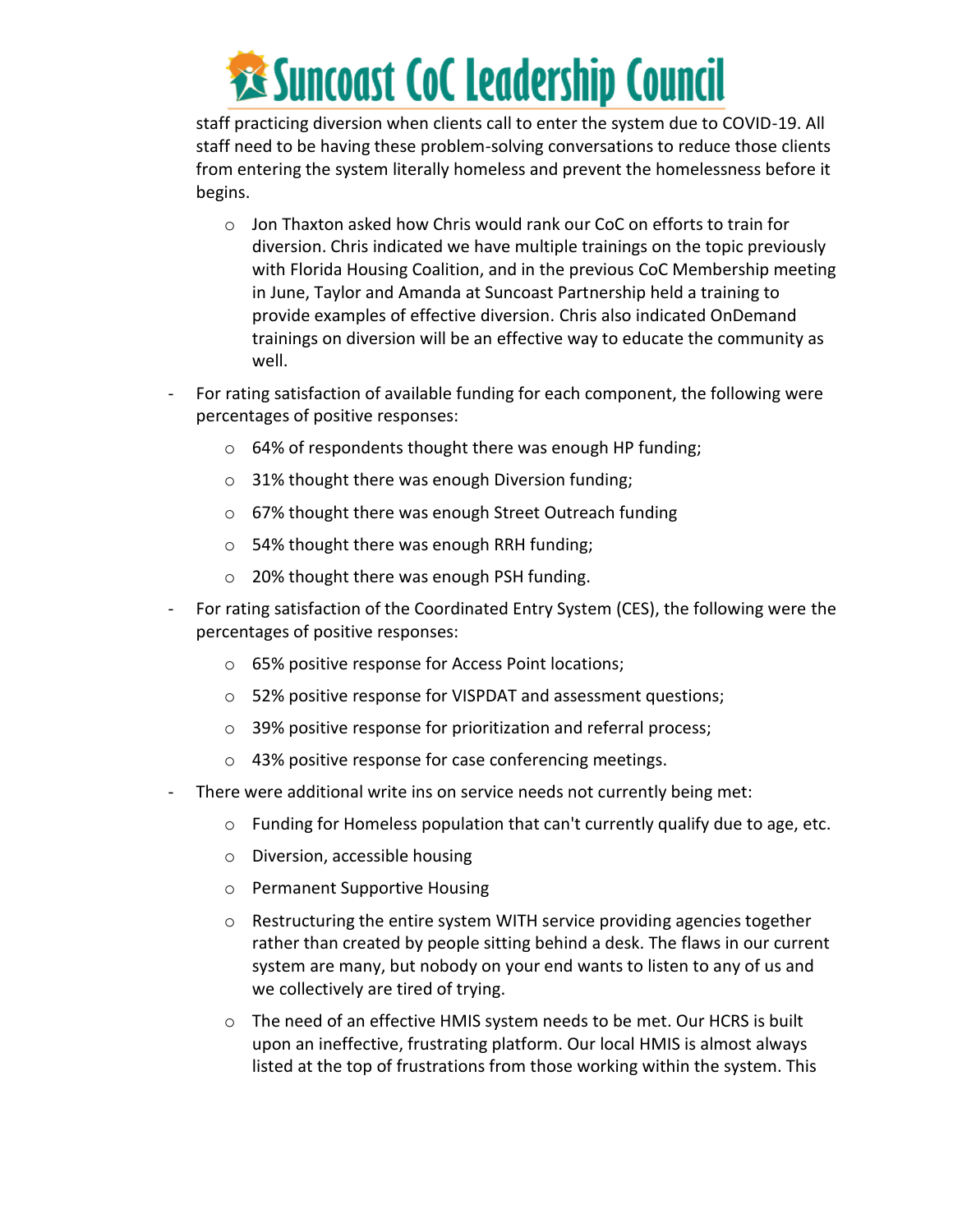

must be changed if we are going to have longevity working together as a community.

o Need County support for affordable housing and PSH units

Jon Thaxton noted the efforts of Commissioner Moran in appropriating funding for 8 Homeless Outreach Team beds in the City of North Port. The appropriation of this funding is greatly appreciated by the Leadership Council.

#### **Suncoast Partnership Survey**

- The 28 respondents were comprised of 23 service providers, 1 philanthropic organization, and 4 government or municipality organizations.
- 82% of respondents were satisfied or very satisfied with technical support offered by Suncoast Partnership.
- Satisfaction ratings with trainings provided are as follows:
	- o 68% are satisfied with Basic Skills trainings;
	- o 56% are satisfied with Project Specific trainings;
	- o 59% are satisfied with Access Point trainings;
	- o 74% are satisfied with FHC trainings.
- 57% are satisfied with the data analysis tools provided by Suncoast Partnership. Chris asked for additional feedback from the CoC to determine how we can provide more helpful reports.
- 61% are satisfied with Suncoast Partnership leading the CoC to end homelessness.
- Write in feedback was provided regarding tools and functionality not currently in CSIS, as well as additional assistance Suncoast Partnership could offer to support the community and partner agencies.

Chris stated there are a number of issues Suncoast Partnership is currently addressing regarding our role as CoC Lead and HMIS Lead. For instance, the current CSIS is falling behind the curve of other platforms. Brandon Bellows is working diligently to put together a proposal of other CSIS providers at the next CSIS Committee Meeting. Chris encouraged those on this call whose agencies work within CSIS to be in attendance on the call and provide their feedback.

The low positive numbers regarding the CES are being discussed and in January it is the intention of Suncoast Partnership to include service providers on the areas that can be adjusted. There are many areas within the CES that cannot be changed, as they are mandated by HUD, but other areas we can tweak to meet the needs of our community.

Jon Thaxton thanked the efforts in identifying a new platform for the CES and CSIS.

Jane Rosenboro inquired whether front-line staff or supervisor staff would be included in the discussion on the new CSIS platform. Brandon indicated all levels should be involved in this process to ensure comprehensive representation for our CoC.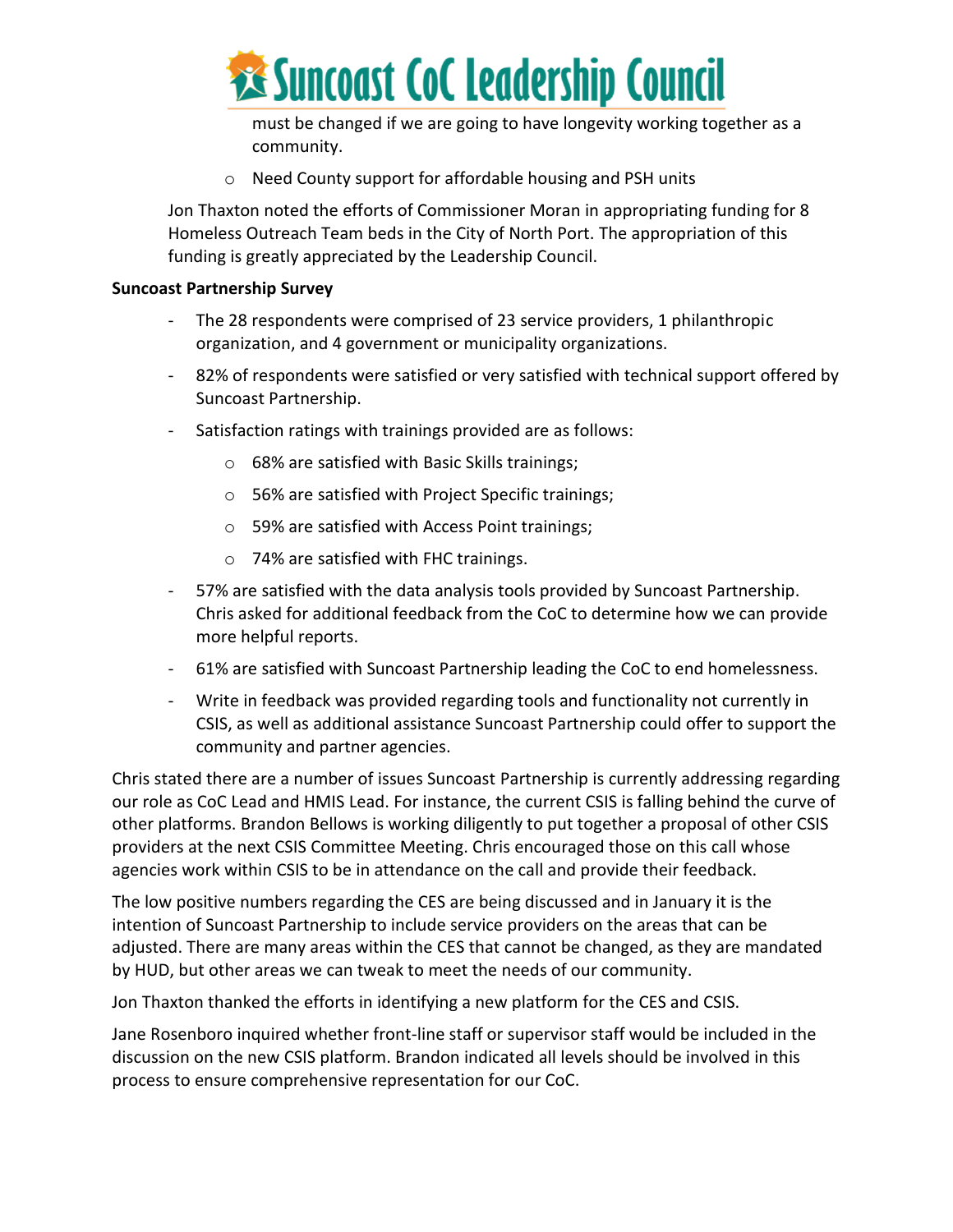

#### **VI. Discussion/Action Items**

#### **Committee Leads Needed**

- CSIS Committee Lead: Maria Gnos-Rodriguez volunteered to Chair this committee;
- Rank and Review (R&R) Committee Chair- Erin Minor volunteered to Chair this committee.
	- o Chris noted with Harvest House's position on the R&R Committee they will be unable to submit for any future funding opportunities within the CoC. Erin stated she understood this.
- Strategic Planning Committee: Scott Eller agreed to Chair this committee with Eddie Gloria also offering support in this position.

#### **Potential CoC Leadership Council Seat Additions**

During the Leadership Council elections, there was a recommendation to add additional seats for LGBTQ+, disabled population, and senior population. Chris identified in the HUD CoC NOFA application process; these seats were identified as not having representation within the CoC. These seats would need approval by the Leadership Council. The seats were brought up to the Leadership Council for discussion.

Kevin Stiff asked if organizations have been identified to fill these seats yet; Chris responded he has a commitment to outreach and engage with agencies that serve these populations. Kevin stated he thinks we should identify the agencies to represent the seats first, then add the seats.

Lauren Davis identified two CoC agencies, Anthem Simply Healthcare and CAN Community Health, could potentially represent the LGBTQ+ seat, and there are many other agencies who could represent the identified disability or senior seats. Lauren added it is important to add these special populations and invite them to the table, educate them on the system, and have a comprehensive and effective system within all populations. She added for those who are not currently involved in the CoC can be outreached and engaged with so they can become a part of the system.

Scott Eller questioned whether the LGBTQ+ seat would be specific to an agency with that mission statement, as C.A.S.L. and other agencies in the CoC do serve those populations but do not have specific missions to serve these populations. Chris indicated this seat would be looking through that LGBTQ+ lens at all times.

Brandon Bellows added although we have agencies currently that do serve the LGBTQ+ population, he feels a lacking of the LGBTQ+ perspective and mission statement in the CoC. As we plan for the CoC and identify gaps, that particular population doesn't get taken into consideration at the top level.

Kevin asked for additional discussion. With no comment or motion to move forward with adding these seats, Kevin recommended Chris engage with agencies who serve and represent these population and bring them to the table prior to changing the governance charter to add these seats.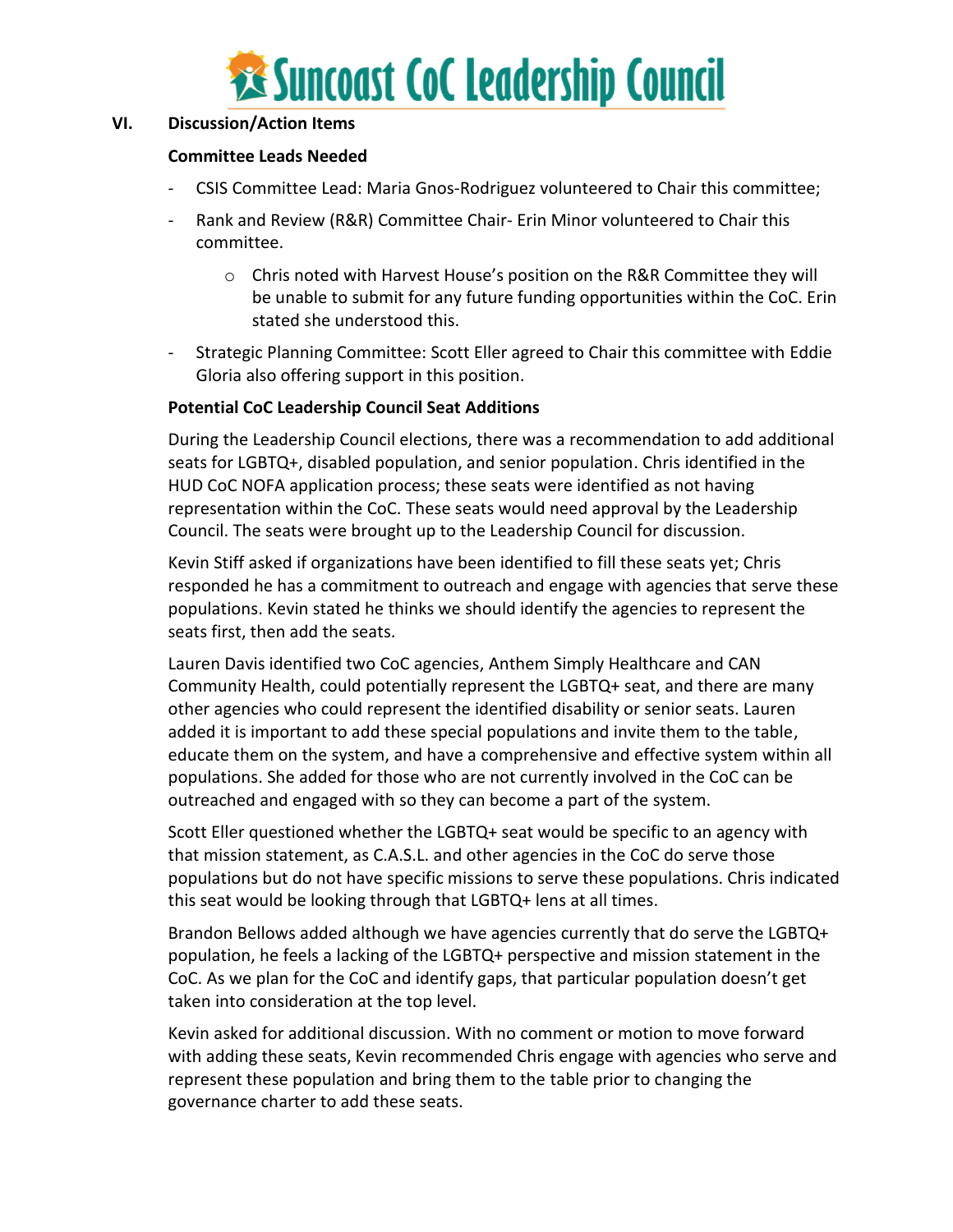## **Examples 18 Suncoast CoC Leadership Council**

Lue Richardson asked if this is the normal process of adding seats; Chris responded normally agencies would come to the CoC General Meeting and identify their services first. He stated the Governance Charter was put into place to represent the community served in Manatee and Sarasota, we then look at that to fill gaps. Lue commended the CoC for being forward thinking in adding these seats.

#### **CARES Funding Opportunities and Uses**

Chris asked how various agencies within the CoC are utilizing these funds and if there are identified gaps in the system. With ESG RRH and the vouchers we have in our system, we need to continue to hold this system together. With housing locators, we are finding landlords working only with housing locators from a particular service provider. Chris encouraged those providing RRH with housing locator to open the collaboration efforts.

Chris asked the members of the council if there were identified gaps. Kevin Stiff asked if landlord mitigation funds were allowed for the CARES funding; Chris indicated there is not. We are able to pay additional months of landlord upfront, but that is the only flexibility he has seen so far. Kevin stated we need to make efforts to secure funding for this gap in our system and recommended a committee to assist with acquiring funders for these gaps.

Kevin asked for an update on Sarasota County CARES funding. Michael Moran indicated September 15, 2020 the applications for this funding goes live. He indicated there are logistics regarding this funding and the first round is going as fast as possible directly to the community. Michael Moran added to sign up for updates regarding these funding opportunities go to www.scgov.net/CARES or text 888777 with the text "SRQ CARES BIZ" for businesses and "SRQ CARES IND" for individuals.

Phil Gorelick added he was a part of the group to make recommendations to the County for this funding and encouraged service providers to look at what has been approved for homelessness to determine if there are any gaps that need to be fill as it relates to the COVID-19 funding.

#### **New Support Service Opportunities**

#### **Restore Global**

Chris Johnson asked Erin Minor if Harvest House's use of the Restore Global' s organization to provide low cost office supplies and equipment to the agency. Erin stated the organization partnerships for the sourcing of products as well as a website with options for supplies and equipment at low-cost, and Harvest House is hopeful for the long-term engagement with the agency.

Chris added information regarding the organization Miracle Messages. This organization 1800-Miss-You is a team of private investigators to help locate family members of homeless persons to identify alternative housing options.

#### **VII. General Announcements/Meeting Schedules**